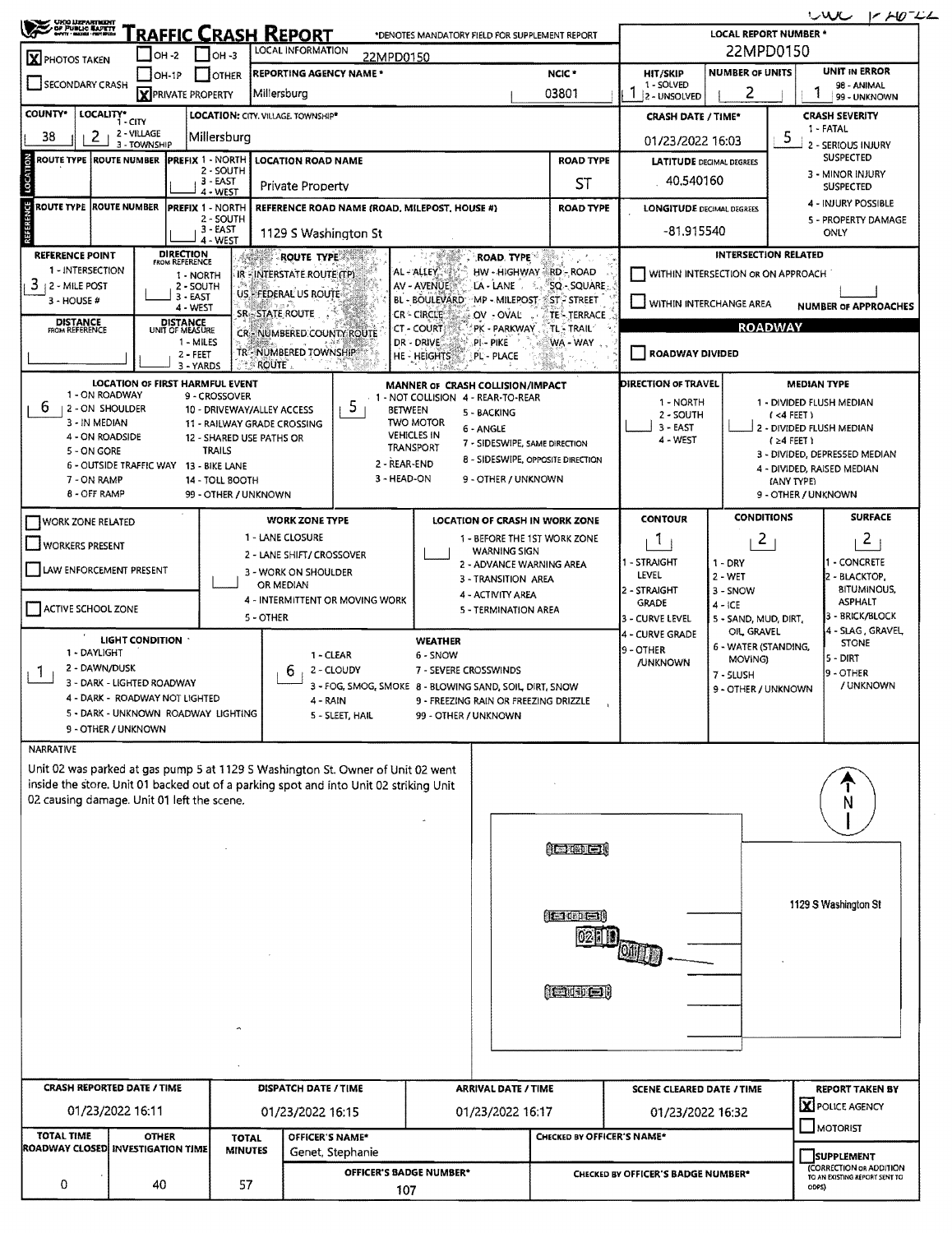| <b>CHOO DEPARTMENT</b><br>OF PUBLIC BAPETY                                                                  |                                                                                                        |                                                         |                                                 |                                                            |                                   | <b>LOCAL REPORT NUMBER</b>                                                |  |  |  |  |  |
|-------------------------------------------------------------------------------------------------------------|--------------------------------------------------------------------------------------------------------|---------------------------------------------------------|-------------------------------------------------|------------------------------------------------------------|-----------------------------------|---------------------------------------------------------------------------|--|--|--|--|--|
|                                                                                                             |                                                                                                        |                                                         |                                                 |                                                            |                                   | 22MPD0150                                                                 |  |  |  |  |  |
| OWNER NAME: LAST, FIRST, MIDDLE (C) SAME AS DRIVERY<br>UNIT#                                                |                                                                                                        |                                                         |                                                 | OWNER PHONE:INCLUDE AREA CODE (C) SAME AS DRIVER)          | DAMAGE                            |                                                                           |  |  |  |  |  |
| STROTHER, LUCAS, N                                                                                          |                                                                                                        |                                                         |                                                 |                                                            | <b>DAMAGE SCALE</b>               |                                                                           |  |  |  |  |  |
| OWNER ADDRESS: STREET, CITY, STATE, ZIP ( C SAME AS DRIVER)                                                 |                                                                                                        |                                                         |                                                 |                                                            | 1 - NONE<br>2<br>2 - MINOR DAMAGE | 3 - FUNCTIONAL DAMAGE<br>4 - DISABLING DAMAGE                             |  |  |  |  |  |
| 838 DEPOT ST, GLENMONT, OH, 44628                                                                           |                                                                                                        |                                                         |                                                 |                                                            | 9 - UNKNOWN                       |                                                                           |  |  |  |  |  |
| <b>COMMERCIAL CARRIER: NAME, ADDRESS, CITY, STATE, ZIP</b>                                                  |                                                                                                        |                                                         |                                                 | <b>COMMERCIAL CARRIER PHONE: INCLUDE AREA CODE</b>         | <b>DAMAGED AREA(S)</b>            |                                                                           |  |  |  |  |  |
| LP STATE   LICENSE PLATE #                                                                                  | <b>VEHICLE IDENTIFICATION #</b>                                                                        |                                                         | <b>VEHICLE YEAR</b>                             | <b>VEHICLE MAKE</b>                                        | INDICATE ALL THAT APPLY           |                                                                           |  |  |  |  |  |
| JJH3916<br>OН                                                                                               | 1GCDT136958255432                                                                                      |                                                         | 2005                                            | <b>CHEVROLET</b>                                           | 12                                |                                                                           |  |  |  |  |  |
| <b>INSURANCE COMPANY</b><br>INSURANCE                                                                       | <b>INSURANCE POLICY #</b>                                                                              |                                                         | <b>COLOR</b>                                    | <b>VEHICLE MODEL</b>                                       |                                   |                                                                           |  |  |  |  |  |
| LAJVERIFIED<br>ALLSTATE                                                                                     | 826 456750                                                                                             |                                                         | <b>MVE</b><br><b>TOWED BY: COMPANY NAME</b>     | COLORADO                                                   |                                   |                                                                           |  |  |  |  |  |
| TYPE OF USE<br>IN EMERGENCY<br><b>COMMERCIAL</b><br>GOVERNMENT                                              | US DOT#                                                                                                |                                                         |                                                 |                                                            |                                   |                                                                           |  |  |  |  |  |
| <b>RESPONSE</b><br># OCCUPANTS<br><b>INTERLOCK</b>                                                          | VEHICLE WEIGHT GVWR/GCWR                                                                               | <b>HAZARDOUS MATERIAL</b><br>IMATERIAL<br><b>CLASS#</b> |                                                 | PLACARD ID #                                               |                                   |                                                                           |  |  |  |  |  |
| <b>X</b> HIT/SKIP UNIT<br><b>DEVICE</b><br><b>EQUIPPED</b>                                                  | $1 - 510K$ LBS.<br>2 - 10.001 - 26K LBS.                                                               |                                                         | RELEASED<br>PLACARD                             |                                                            |                                   |                                                                           |  |  |  |  |  |
| 1 - PASSENGER CAR<br>6 - VAN (9-15 SEATS)                                                                   | $3 - 26K$ LBS.<br>12 - GOLF CART                                                                       |                                                         | 18 - LIMO (LIVERY VEHICLE)                      | 23 - PEDESTRIAN/SKATER                                     |                                   | 12<br>12                                                                  |  |  |  |  |  |
| 2 - PASSENGER VAN<br>7 - MOTORCYCLE 2-WHEELED<br>(MINIVAN)                                                  | 13 - SNOWMOBILE                                                                                        |                                                         | 19 - BUS (16+ PASSENGERS)                       | 24 - WHEELCHAIR (ANY TYPE)                                 |                                   | 11                                                                        |  |  |  |  |  |
| 8 - MOTORCYCLE 3-WHEELED<br>UNIT TYPE 3 - SPORT UTILITY<br>9 - AUTOCYCLE                                    | 14 - SINGLE UNIT<br><b>TRUCK</b>                                                                       | 20 - OTHER VEHICLE<br>21 - HEAVY EQUIPMENT              |                                                 | 25 - OTHER NON-MOTORIST<br>26 - BICYCLE                    |                                   | 10                                                                        |  |  |  |  |  |
| VEHICLE<br>10 - MOPED OR MOTORIZED<br><b>BICYCLE</b><br>4 - PICK UP                                         | 15 - SEMI-TRACTOR<br>16 - FARM EQUIPMENT                                                               |                                                         | 22 - ANIMAL WITH RIDER OR                       | 27 - TRAIN                                                 |                                   |                                                                           |  |  |  |  |  |
| 5 - CARGO VAN<br>11 - ALL TERRAIN VEHICLE                                                                   | 17 - MOTORHOME                                                                                         |                                                         | ANIMAL-DRAWN VEHICLE                            | 99 - UNKNOWN OR HIT/SKIP                                   |                                   |                                                                           |  |  |  |  |  |
| (ATV/UTV)<br># OF TRAILING UNITS                                                                            |                                                                                                        |                                                         |                                                 |                                                            | 12                                | 12                                                                        |  |  |  |  |  |
| WAS VEHICLE OPERATING IN AUTONOMOUS                                                                         | 0 - NO AUTOMATION                                                                                      |                                                         | 3 - CONDITIONAL AUTOMATION 9 - UNKNOWN          |                                                            | 10                                |                                                                           |  |  |  |  |  |
| MODE WHEN CRASH OCCURRED?<br>2                                                                              | U<br>1 - DRIVER ASSISTANCE                                                                             |                                                         | 4 - HIGH AUTOMATION                             |                                                            | 10                                | CO.<br>10                                                                 |  |  |  |  |  |
|                                                                                                             | 1 - YES 2 - NO 9 - OTHER / UNKNOWN AUTONOMOUS 2 - PARTIAL AUTOMATION 5 - FULL AUTOMATION<br>MODE LEVEL |                                                         |                                                 |                                                            | 9                                 |                                                                           |  |  |  |  |  |
| 1 - NONE                                                                                                    | 6 - BUS - CHARTER/TOUR<br>11 - FIRE                                                                    | 16 - FARM                                               |                                                 | 21 - MAIL CARRIER                                          | $\boldsymbol{z}$                  |                                                                           |  |  |  |  |  |
| $2 - TAXI$<br>7 - BUS - INTERCITY<br>3 - ELECTRONIC RIDE<br>8 - BUS - SHUTTLE                               | 12 - MILITARY<br>13 - POLICE                                                                           |                                                         | 17 - MOWING<br>1B - SNOW REMOVAL                | 99 - OTHER / UNKNOWN                                       |                                   | 8                                                                         |  |  |  |  |  |
| <b>SHARING</b><br><b>SPECIAL</b><br>9 - BUS - OTHER<br><b>FUNCTION 4 - SCHOOL TRANSPORT</b>                 | 14 - PUBLIC UTILITY                                                                                    |                                                         | 19 - TOWING                                     |                                                            |                                   |                                                                           |  |  |  |  |  |
| 10 - AMBULANCE<br>5 - BUS - TRANSIT/COMMUTER                                                                | 15 - CONSTRUCTION EQUIP.                                                                               |                                                         | 20 - SAFETY SERVICE<br>PATROL                   |                                                            |                                   | 12<br>12                                                                  |  |  |  |  |  |
| 1 - NO CARGO BODY TYPE<br>4 - LOGGING<br>1                                                                  | 7 - GRAIN/CHIPS/GRAVEL                                                                                 | 11 - DUMP                                               |                                                 | 99 - OTHER / UNKNOWN                                       |                                   |                                                                           |  |  |  |  |  |
| / NOT APPLICABLE<br>5 - INTERMODAL<br>2 - BUS<br>CARGO                                                      | 8 - POLE<br><b>CONTAINER CHASSIS</b><br>9 - CARGO TANK                                                 |                                                         | 12 - CONCRETE MIXER<br>13 - AUTO TRANSPORTER    |                                                            |                                   | 38<br>$\vert T \vert$<br>9                                                |  |  |  |  |  |
| 3 - VEHICLE TOWING<br>6 - CARGOVAN<br><b>BODY</b><br>ANOTHER MOTOR VEHICLE<br><b>TYPE</b>                   | 10 - FLAT BED<br>/ENCLOSED BOX                                                                         |                                                         | 14 - GARBAGE/REFUSE                             |                                                            |                                   | 9<br>13                                                                   |  |  |  |  |  |
| 1 - TURN SIGNALS<br>4 - BRAKES                                                                              | 7 - WORN OR SLICK TIRES                                                                                |                                                         | 9 - MOTOR TROUBLE                               | 99 - OTHER / UNKNOWN                                       |                                   |                                                                           |  |  |  |  |  |
| 2 - HEAD LAMPS<br>S - STEERING<br><b>VEHICLE</b>                                                            | <b>8 - TRAILER EQUIPMENT</b><br><b>DEFECTIVE</b>                                                       |                                                         | 10 - DISABLED FROM PRIOR<br><b>ACCIDENT</b>     |                                                            |                                   |                                                                           |  |  |  |  |  |
| 3 - TAIL LAMPS<br><b>6 - TIRE BLOWOUT</b><br>DEFECTS                                                        |                                                                                                        |                                                         |                                                 |                                                            | $\Box$ - NO DAMAGE [ 0 ]          | <b>UNDERCARRIAGE [ 14 ]</b>                                               |  |  |  |  |  |
| 1 - INTERSECTION -<br>4 - MIDBLOCK -                                                                        | 7 - SHOULDER/ROADSIDE                                                                                  |                                                         | 10 - DRIVEWAY ACCESS                            | 99 - OTHER / UNKNOWN                                       | $\Box$ -TOP[13]                   | $\Box$ - ALL AREAS [ 15 ]                                                 |  |  |  |  |  |
| MARKED CROSSWALK<br>2 - INTERSECTION -<br>5 - TRAVEL LANE -<br>NON-                                         | MARKED CROSSWALK<br>8 - SIDEWALK<br>9 - MEDIAN/CROSSING                                                |                                                         | 11 - SHARED USE PATHS<br><b>OR TRAILS</b>       |                                                            |                                   |                                                                           |  |  |  |  |  |
| <b>MOTORIST</b><br>UNMARKED CROSSWALK<br><b>LOCATION</b><br>3 - INTERSECTION - OTHER<br>6 - BICYCLE LANE    | OTHER LOCATION<br><b>ISLAND</b>                                                                        |                                                         | 12 - FIRST RESPONDER<br>AT INCIDENT SCENE       |                                                            |                                   | $\Box$ - UNIT NOT AT SCENE [16]                                           |  |  |  |  |  |
| 1 - STRAIGHT AHEAD<br>1 - NON-CONTACT                                                                       | 9 - LEAVING TRAFFIC<br>LANE                                                                            |                                                         | 15 - WALKING, RUNNING,<br>JOGGING, PLAYING      | 21 - STANDING OUTSIDE<br>DISABLED VEHICLE                  |                                   | INITIAL POINT OF CONTACT                                                  |  |  |  |  |  |
| 2 - BACKING<br>2 - NON-COLLISION<br>3 - CHANGING LANES<br>2<br>3                                            | 10 - PARKED                                                                                            |                                                         | 16 - WORKING                                    | 99 - OTHER / UNKNOWN                                       | 0 - NO DAMAGE                     | 14 - UNDERCARRIAGE                                                        |  |  |  |  |  |
| 3 - STRIKING<br>PRE-CRASH S - MAKING RIGHT TURN<br><b>ACTION</b>                                            | 4 - OVERTAKING/PASSING<br>11 - SLOWING OR STOPPED<br>IN TRAFFIC                                        |                                                         | 17 - PUSHING VEHICLE<br>18 - APPROACHING OR     |                                                            | 7<br><b>DIAGRAM</b>               | 1-12 - REFER TO UNIT 15 - VEHICLE NOT AT SCENE                            |  |  |  |  |  |
| 4 - STRUCK<br><b>ACTIONS 6 - MAKING LEFT TURN</b><br>5 - BOTH STRIKING<br>7 - MAKING U-TURN                 | 12 - DRIVERLESS<br>13 - NEGOTIATING A CURVE                                                            |                                                         | LEAVING VEHICLE<br>19 - STANDING                |                                                            | $13 - TOP$                        | 99 - UNKNOWN                                                              |  |  |  |  |  |
| <b>&amp; STRUCK</b><br><b>B - ENTERING TRAFFIC</b><br>LANE<br>9 - OTHER / UNKNOWN                           | 14 - ENTERING OR CROSSING 20 - OTHER NON-MOTORIST<br>SPECIFIED LOCATION                                |                                                         |                                                 |                                                            |                                   |                                                                           |  |  |  |  |  |
| 1 - NONE                                                                                                    | 8 - FOLLOWING TOO CLOSE 13 - IMPROPER START FROM                                                       |                                                         | 18 - OPERATING DEFECTIVE                        | 23 - OPENING DOOR INTO                                     | <b>TRAFFICWAY FLOW</b>            | TRAFFIC<br><b>TRAFFIC CONTROL</b>                                         |  |  |  |  |  |
| /ACDA<br>2 - FAILURE TO VIELD<br>3 - RAN RED LIGHT<br>9 - IMPROPER LANE                                     | A PARKED POSITION<br>14 - STOPPED OR PARKED                                                            |                                                         | <b>EQUIPMENT</b><br>19 - LOAD SHIFTING          | ROADWAY<br>99 - OTHER IMPROPER                             | 1 - ONE-WAY                       | 1 - ROUNDABOUT 4 - STOP SIGN                                              |  |  |  |  |  |
| CHANGE<br>4 - RAN STOP SIGN<br>12<br>S - UNSAFE SPEED                                                       | ILLEGALLY<br>1S - SWERVING TO AVOID                                                                    |                                                         | /FALLING/SPILLING                               | <b>ACTION</b>                                              | 2 - TWO-WAY<br>2                  | 2 - SIGNAL<br>S - YIELD SIGN<br>6<br>3 - FLASHER<br><b>6 - NO CONTROL</b> |  |  |  |  |  |
| CONTRIBUTING 6 - IMPROPER TURN<br>11 - DROVE OFF ROAD                                                       | 10 - IMPROPER PASSING<br>16 - WRONG WAY                                                                |                                                         | 20 - IMPROPER CROSSING<br>21 - LYING IN ROADWAY |                                                            |                                   |                                                                           |  |  |  |  |  |
| CIRCUMSTANCES <sub>7</sub> - LEFT OF CENTER                                                                 | 12 - IMPROPER BACKING<br>17 - VISION OBSTRUCTION                                                       |                                                         | 22 - NOT DISCERNIBLE                            |                                                            | # OF THROUGH LANES<br>ON ROAD     | <b>RAIL GRADE CROSSING</b><br>1 - NOT INVLOVED                            |  |  |  |  |  |
| <b>SEOUENCE OF EVENTS</b>                                                                                   |                                                                                                        |                                                         |                                                 |                                                            | 2                                 | 2 - INVOLVED-ACTIVE CROSSING                                              |  |  |  |  |  |
| kun son ikiwa san<br>erre en manual dels des dels to<br>1 - OVERTURN/ROLLOVER 7 - SEPARATION OF UNITS<br>21 | 12 - DOWNHILL RUNAWAY                                                                                  |                                                         | 19 - ANIMAL -OTHER                              | 23 - STRUCK BY FALLING,                                    |                                   | 3 - INVOLVED-PASSIVE CROSSING                                             |  |  |  |  |  |
| 2 - FIRE/EXPLOSION<br>3 - IMMERSION<br>9 - RAN OFF ROAD LEFT                                                | <b>8 - RAN OFF ROAD RIGHT</b><br>13 - OTHER NON-COLLISION 20 - MOTOR VEHICLE IN<br>14 - PEDESTRIAN     |                                                         | TRANSPORT                                       | SHIFTING CARGO OR<br>ANYTHING SET IN                       |                                   | UNIT / NON-MOTORIST DIRECTION                                             |  |  |  |  |  |
| 4 - JACKKNIFE<br>10 - CROSS MEDIAN<br>$\overline{2}$<br>5 - CARGO / EQUIPMENT<br>11 - CROSS CENTERLINE -    | 1S - PEDALCYCLE<br>16 - RAILWAY VEHICLE                                                                |                                                         | 21 - PARKED MOTOR<br><b>VEHICLE</b>             | MOTION BY A MOTOR<br><b>VEHICLE</b>                        |                                   | 1 - NORTH<br><b>S-NORTHEAST</b>                                           |  |  |  |  |  |
| LOSS OR SHIFT<br>OF TRAVEL                                                                                  | OPPOSITE DIRECTION<br>17 - ANIMAL - FARM                                                               |                                                         | 22 - WORK ZONE<br>MAINTENANCE                   | 24 - OTHER MOVABLE<br><b>OBJECT</b>                        |                                   | 2 - SOUTH<br>6 - NORTHWEST<br>$3 - LAST$<br>7 - SOUTHEAST                 |  |  |  |  |  |
| 6 - EQUIPMENT FAILURE<br>з                                                                                  | 18 - ANIMAL - DEER                                                                                     |                                                         | <b>EQUIPMENT</b>                                | a a c <u>oppo</u> promotive en pre-ver e ce                | $F_{ROM}$ 3<br>TO !               | 4 - WEST<br><b>B - SOUTHWEST</b><br>9 - OTHER / UNKNOWN                   |  |  |  |  |  |
| 25 - IMPACT ATTENUATOR 31 - GUARDRAIL END                                                                   | COLLISION WITH FIXED OBJECT - STRUCK<br>38 - OVERHEAD SIGN POST                                        |                                                         | 45 - EMBANKMENT                                 | adar shekarana wasan <del>anala</del> a i<br>S2 - BUILDING |                                   |                                                                           |  |  |  |  |  |
| / CRASH CUSHION<br>32 - PORTABLE BARRIER<br>26 - BRIDGE OVERHEAD                                            | 39 - LIGHT / LUMINARIES<br>33 - MEDIAN CABLE BARRIER<br><b>SUPPORT</b>                                 | 46 - FENCE                                              | 47 - MAILBOX                                    | 53 - TUNNEL<br><b>S4 - OTHER FIXED</b>                     | UNIT SPEED                        | DETECTED SPEED                                                            |  |  |  |  |  |
| <b>STRUCTURE</b><br>34 - MEDIAN GUARDRAIL<br>27 - BRIDGE PIER OR<br><b>BARRIER</b>                          | 40 - UTILITY POLE<br>41 - OTHER POST, POLE                                                             | $4B - TREE$                                             | 49 - FIRE HYDRANT                               | <b>OBJECT</b><br>99 - OTHER / UNKNOWN                      | 5                                 | 1 - STATED / ESTIMATED SPEED                                              |  |  |  |  |  |
| ABUTMENT<br>35 - MEDIAN CONCRETE<br><b>BARRIER</b><br>28 - BRIDGE PARAPET                                   | OR SUPPORT<br>42 - CULVERT                                                                             |                                                         | 50 - WORK ZONE<br><b>MAINTENANCE</b>            |                                                            |                                   |                                                                           |  |  |  |  |  |
| 29 - BRIDGE RAIL<br>30 - GUARDRAIL FACE<br>37 - TRAFFIC SIGN POST                                           | 36 - MEDIAN OTHER BARRIER<br>43 - CURB<br>44 - DITCH                                                   | S1 - WALL                                               | <b>EQUIPMENT</b>                                |                                                            | POSTED SPEED                      | 2 - CALCULATED / EDR                                                      |  |  |  |  |  |
| <b>FIRST HARMFUL EVENT</b>                                                                                  | <b>MOST HARMFUL EVENT</b>                                                                              |                                                         |                                                 |                                                            | 35                                | 3 - UNDETERMINED                                                          |  |  |  |  |  |
|                                                                                                             |                                                                                                        |                                                         |                                                 |                                                            |                                   |                                                                           |  |  |  |  |  |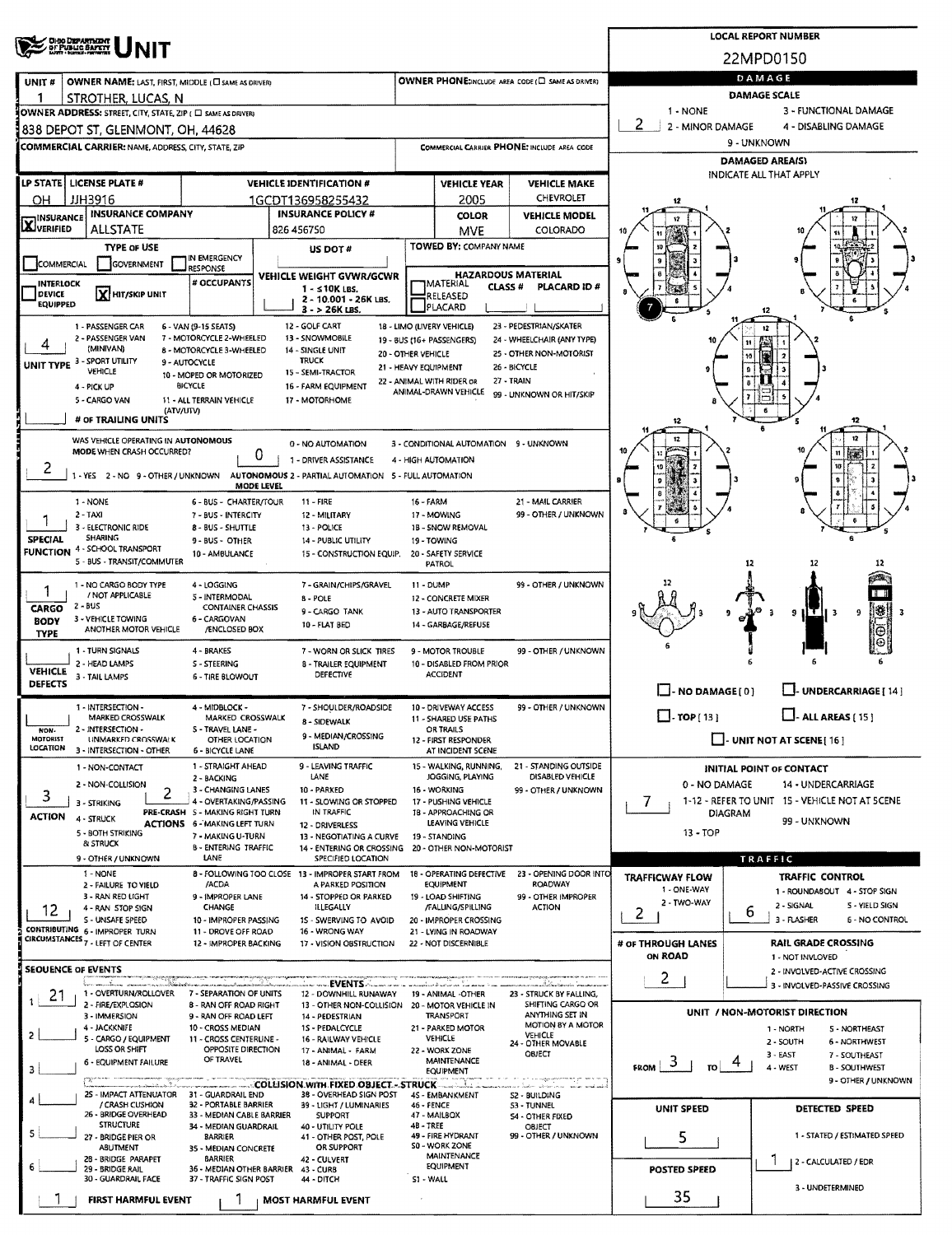| <sup>7</sup> OHAD DEPARTMENT<br>7 DF PUBLIC SLUPETY                                                                           |                                                                                                             |                                                     |                                                          | <b>LOCAL REPORT NUMBER</b>                                   |  |  |  |  |
|-------------------------------------------------------------------------------------------------------------------------------|-------------------------------------------------------------------------------------------------------------|-----------------------------------------------------|----------------------------------------------------------|--------------------------------------------------------------|--|--|--|--|
|                                                                                                                               |                                                                                                             |                                                     |                                                          | 22MPD0150                                                    |  |  |  |  |
| OWNER NAME: LAST, FIRST, MIDDLE (C) SAME AS DRIVER)<br>UNIT#                                                                  | OWNER PHONE:INCLUDE AREA CODE (E) SAME AS DRIVERY                                                           |                                                     |                                                          | DAMAGE                                                       |  |  |  |  |
| 2<br>WILCOX, BENJAMIN, I                                                                                                      | 330-466-7531                                                                                                |                                                     |                                                          | <b>DAMAGE SCALE</b>                                          |  |  |  |  |
| OWNER ADDRESS: STREET, CITY, STATE, ZIP ( C) SAME AS DRIVER)                                                                  |                                                                                                             |                                                     | 1 - NONE                                                 | 3 - FUNCTIONAL DAMAGE                                        |  |  |  |  |
| 2264 OFEN DRIVE, MILLERSBURG, OH, 44654                                                                                       |                                                                                                             |                                                     | 2<br>2 - MINOR DAMAGE                                    | 4 - DISABLING DAMAGE                                         |  |  |  |  |
| <b>COMMERCIAL CARRIER: NAME, ADDRESS, CITY, STATE, ZIP</b>                                                                    | COMMERCIAL CARRIER PHONE: INCLUDE AREA CODE                                                                 |                                                     | 9 - UNKNOWN                                              |                                                              |  |  |  |  |
|                                                                                                                               |                                                                                                             |                                                     | <b>DAMAGED AREA(S)</b><br><b>INDICATE ALL THAT APPLY</b> |                                                              |  |  |  |  |
| LP STATE   LICENSE PLATE #<br><b>VEHICLE IDENTIFICATION #</b>                                                                 | <b>VEHICLE YEAR</b>                                                                                         | <b>VEHICLE MAKE</b><br>DODGE                        |                                                          |                                                              |  |  |  |  |
| JHD5711<br>OН<br>1C6SRFFT1MN556529<br><b>INSURANCE COMPANY</b>                                                                | 2021<br><b>INSURANCE POLICY #</b><br><b>COLOR</b>                                                           | <b>VEHICLE MODEL</b>                                |                                                          |                                                              |  |  |  |  |
| <b>INSURANCE</b><br><b>AJVERIFIED</b><br><b>ALLSTATE</b><br>826 461024                                                        | BLK                                                                                                         | RAM                                                 | 10                                                       |                                                              |  |  |  |  |
| <b>TYPE OF USE</b>                                                                                                            | <b>TOWED BY: COMPANY NAME</b><br>US DOT #                                                                   |                                                     |                                                          |                                                              |  |  |  |  |
| IN EMERGENCY<br>COMMERCIAL<br>GOVERNMENT<br>RESPONSE                                                                          | <b>HAZARDOUS MATERIAL</b>                                                                                   |                                                     | ۹                                                        |                                                              |  |  |  |  |
| # OCCUPANTS<br><b>INTERLOCK</b><br>DEVICE<br><b>HIT/SKIP UNIT</b>                                                             | VEHICLE WEIGHT GVWR/GCWR<br><b>IMATERIAL</b><br><b>CLASS#</b><br>$1 - 510K$ LBS.                            | <b>PLACARD ID#</b>                                  |                                                          |                                                              |  |  |  |  |
| <b>EQUIPPED</b>                                                                                                               | RELEASED<br>2 - 10.001 - 26K LBS.<br>PLACARD<br>3 - > 26K LBS.                                              |                                                     |                                                          |                                                              |  |  |  |  |
| 12 - GOLF CART<br>1 - PASSENGER CAR<br>6 - VAN (9-15 SEATS)                                                                   | 18 - LIMO (LIVERY VEHICLE)                                                                                  | 23 - PEDESTRIAN/SKATER                              |                                                          |                                                              |  |  |  |  |
| 2 - PASSENGER VAN<br>7 - MOTORCYCLE 2-WHEELED<br>13 - SNOWMOBILE<br>(MINIVAN)<br>8 - MOTORCYCLE 3-WHEELED<br>14 - SINGLE UNIT | 19 - 8US (16+ PASSENGERS)                                                                                   | 24 - WHEELCHAIR (ANY TYPE)                          |                                                          |                                                              |  |  |  |  |
| UNIT TYPE 3 - SPORT UTILITY<br><b>TRUCK</b><br>9 - AUTOCYCLE<br>VEHICLE                                                       | 20 - OTHER VEHICLE<br>21 - HEAVY EQUIPMENT                                                                  | 25 - OTHER NON-MOTORIST<br>26 BICYCLE               |                                                          | 10                                                           |  |  |  |  |
| 10 - MOPED OR MOTORIZED<br><b>BICYCLE</b><br>4 - PICK UP                                                                      | 15 - SEMI-TRACTOR<br>22 - ANIMAL WITH RIDER OR<br>16 - FARM EQUIPMENT                                       | 27 - TRAIN                                          |                                                          |                                                              |  |  |  |  |
| S - CARGO VAN<br>11 - ALL TERRAIN VEHICLE<br>17 - MOTORHOME                                                                   | ANIMAL-DRAWN VEHICLE                                                                                        | 99 - UNKNOWN OR HIT/SKIP                            |                                                          |                                                              |  |  |  |  |
| (ATV/UTV)<br># OF TRAILING UNITS                                                                                              |                                                                                                             |                                                     | 12                                                       | 12                                                           |  |  |  |  |
| WAS VEHICLE OPERATING IN AUTONOMOUS                                                                                           | 0 - NO AUTOMATION<br>3 - CONDITIONAL AUTOMATION 9 - UNKNOWN                                                 |                                                     |                                                          | 12                                                           |  |  |  |  |
| MODE WHEN CRASH OCCURRED?<br>0                                                                                                | 1 - DRIVER ASSISTANCE<br>4 - HIGH AUTOMATION                                                                |                                                     |                                                          | an.<br>10                                                    |  |  |  |  |
| 2<br>1 - YES 2 - NO 9 - OTHER / UNKNOWN AUTONOMOUS 2 - PARTIAL AUTOMATION 5 - FULL AUTOMATION<br>MODE LEVEL                   |                                                                                                             |                                                     |                                                          |                                                              |  |  |  |  |
| 1 - NONE<br>6 - BUS - CHARTER/TOUR<br>$11 -$ FIRE                                                                             | 16 - FARM                                                                                                   | 21 - MAIL CARRIER                                   |                                                          |                                                              |  |  |  |  |
| $2 - TAXI$<br>7 - BUS - INTERCITY                                                                                             | 17 - MOWING<br>12 - MILITARY                                                                                | 99 - OTHER / UNKNOWN                                |                                                          |                                                              |  |  |  |  |
| 3 - ELECTRONIC RIDE<br>8 - BUS - SHUTTLE<br><b>SHARING</b><br><b>SPECIAL</b><br>9 - BUS - OTHER                               | 1B - SNOW REMOVAL<br>13 - POLICE<br>14 - PUBLIC UTILITY<br>19 - TOWING                                      |                                                     |                                                          |                                                              |  |  |  |  |
| <b>FUNCTION 4 - SCHOOL TRANSPORT</b><br>10 - AMBULANCE<br>S - BUS - TRANSIT/COMMUTER                                          | 1S - CONSTRUCTION EQUIP.<br>20 - SAFETY SERVICE                                                             |                                                     |                                                          |                                                              |  |  |  |  |
|                                                                                                                               | PATROL                                                                                                      |                                                     |                                                          | 12<br>12                                                     |  |  |  |  |
| 1 NO CARGO BODY TYPE<br>4 - LOGGING<br>1<br>/ NOT APPLICABLE<br>S - INTERMODAL<br>B - POLE                                    | 7 - GRAIN/CHIPS/GRAVEL<br>11 - DUMP<br>12 - CONCRETE MIXER                                                  | 99 - OTHER / UNKNOWN                                |                                                          | n u                                                          |  |  |  |  |
| $2 - BUS$<br>CARGO<br><b>CONTAINER CHASSIS</b><br>3 - VEHICLE TOWING<br>6 - CARGOVAN                                          | 13 - AUTO TRANSPORTER<br>9 - CARGO TANK                                                                     |                                                     |                                                          | Ī₩,<br>9<br>9<br>$\mathbf{B}$<br>з                           |  |  |  |  |
| BODY<br>ANOTHER MOTOR VEHICLE<br>/ENCLOSED BOX<br><b>TYPE</b>                                                                 | 10 - FLAT BED<br>14 - GARBAGE/REFUSE                                                                        |                                                     |                                                          | $_{\odot}$                                                   |  |  |  |  |
| 1 - TURN SIGNALS<br>4 - BRAKES                                                                                                | 7 - WORN OR SLICK TIRES<br>9 - MOTOR TROUBLE                                                                | 99 - OTHER / UNKNOWN                                |                                                          |                                                              |  |  |  |  |
| 2 - HEAD LAMPS<br>S - STEERING<br><b>VEHICLE</b><br>3 - TAIL LAMPS<br>6 - TIRE BLOWOUT                                        | 8 - TRAILER EQUIPMENT<br>10 - DISABLED FROM PRIOR<br>DEFECTIVE<br><b>ACCIDENT</b>                           |                                                     |                                                          |                                                              |  |  |  |  |
| <b>DEFECTS</b>                                                                                                                |                                                                                                             |                                                     | $\Box$ - NO DAMAGE [0]                                   | <b>UNDERCARRIAGE (14)</b>                                    |  |  |  |  |
| 1 - INTERSECTION -<br>4 - MIDBLOCK -<br>MARKED CROSSWALK                                                                      | 7 - SHOULDER/ROADSIDE<br>10 - DRIVEWAY ACCESS                                                               | 99 - OTHER / UNKNOWN                                | $\Box$ -TOP[13]                                          |                                                              |  |  |  |  |
| MARKED CROSSWALK<br>NON-MOTORIST 2 - INTERSECTION -<br>5 - TRAVEL LANE -                                                      | 11 - SHARED USE PATHS<br>8 - SIDEWALK<br>OR TRAILS<br>9 - MEDIAN/CROSSING                                   |                                                     |                                                          | $\cdot$ ALL AREAS [ 15 ]                                     |  |  |  |  |
| <b>LOCATION</b><br>OTHER LOCATION<br>UNMARKED CROSSWALK<br>AT IMPACT 3 - INTERSECTION - OTHER<br>6 - BICYCLE LANE             | 12 - FIRST RESPONDER<br>SLAND<br>AT INCIDENT SCENE                                                          |                                                     |                                                          | $\Box$ - UNIT NOT AT SCENE [16]                              |  |  |  |  |
| 1 - STRAIGHT AHEAD<br>1 - NON-CONTACT                                                                                         | 9 - LEAVING TRAFFIC<br>15 - WALKING, RUNNING,                                                               | 21 - STANDING OUTSIDE                               |                                                          | <b>INITIAL POINT OF CONTACT</b>                              |  |  |  |  |
| 2 - BACKING<br>2 - NON-COLLISION<br>3 - CHANGING LANES                                                                        | JOGGING, PLAYING<br>LANE<br>16 - WORKING<br>10 - PARKED                                                     | DISABLED VEHICLE<br>99 - OTHER / UNKNOWN            | 0 - NO DAMAGE                                            | 14 - UNDERCARRIAGE                                           |  |  |  |  |
| 10<br>4<br>4 - OVERTAKING/PASSING<br>3 - STRIKING<br>PRE-CRASH 5 - MAKING RIGHT TURN                                          | 11 - SLOWING OR STOPPED<br>17 - PUSHING VEHICLE<br>IN TRAFFIC<br>1B - APPROACHING OR                        |                                                     | 1                                                        | 1-12 - REFER TO UNIT 15 - VEHICLE NOT AT SCENE               |  |  |  |  |
| <b>ACTION</b><br>4 - STRUCK<br><b>ACTIONS</b> 6 - MAKING LEFT TURN                                                            | LEAVING VEHICLE<br>12 - DRIVERLESS                                                                          |                                                     | DIAGRAM                                                  | 99 - UNKNOWN                                                 |  |  |  |  |
| S - BOTH STRIKING<br>7 - MAKING U-TURN<br>& STRUCK<br><b>B-ENTERING TRAFFIC</b>                                               | 19 - STANDING<br>13 - NEGOTIATING A CURVE<br>14 - ENTERING OR CROSSING<br>20 - OTHER NON-MOTORIST           |                                                     | $13 - TOP$                                               |                                                              |  |  |  |  |
| 9 - OTHER / UNKNOWN<br>LANE                                                                                                   | SPECIFIED LOCATION                                                                                          |                                                     |                                                          | <b>TRAFFIC</b>                                               |  |  |  |  |
| 1 - NONE<br>8 - FOLLOWING TOO CLOSE 13 - IMPROPER START FROM<br>/ACDA<br>2 - FAILURE TO YIELD                                 | 18 - OPERATING DEFECTIVE<br><b>EQUIPMENT</b><br>A PARKED POSITION                                           | 23 - OPENING DOOR INTO<br><b>ROADWAY</b>            | <b>TRAFFICWAY FLOW</b>                                   | <b>TRAFFIC CONTROL</b>                                       |  |  |  |  |
| 3 - RAN RED LIGHT<br>9 - IMPROPER LANE<br>CHANGE<br>4 - RAN STOP SIGN                                                         | 14 - STOPPED OR PARKED<br>19 - LOAD SHIFTING<br><b>ILLEGALLY</b><br>/FALLING/SPILLING                       | 99 - OTHER IMPROPER<br><b>ACTION</b>                | 1 - ONE-WAY<br>2 - TWO-WAY                               | 1 - ROUNDABOUT 4 - STOP SIGN<br>2 - SIGNAL<br>S - YIELD SIGN |  |  |  |  |
| S - UNSAFE SPEED<br>10 - IMPROPER PASSING                                                                                     | 1S - SWERVING TO AVOID<br>20 - IMPROPER CROSSING                                                            |                                                     | 2                                                        | 6<br>3 - FLASHER<br>6 - NO CONTROL                           |  |  |  |  |
| CONTRIBUTING 6 - IMPROPER TURN<br>11 - DROVE OFF ROAD<br>CIRCUMSTANCES <sub>7</sub> - LEFT OF CENTER<br>12 - IMPROPER BACKING | 16 - WRONG WAY<br>21 - LYING IN ROADWAY<br>22 - NOT DISCERNIBLE<br>17 - VISION OBSTRUCTION                  |                                                     | # OF THROUGH LANES                                       | <b>RAIL GRADE CROSSING</b>                                   |  |  |  |  |
|                                                                                                                               |                                                                                                             |                                                     | <b>ON ROAD</b>                                           | 1 - NOT INVLOVED                                             |  |  |  |  |
| <b>SEQUENCE OF EVENTS</b><br>i x.                                                                                             | المستنقية EVENTS المتقلقين                                                                                  | <b>The Company Seattless Company of the Company</b> | 2                                                        | 2 - INVOLVED-ACTIVE CROSSING                                 |  |  |  |  |
| 1 - OVERTURN/ROLLOVER<br>7 - SEPARATION OF UNITS<br>Z0                                                                        | 12 - DOWNHILL RUNAWAY 19 - ANIMAL -OTHER                                                                    | 23 - STRUCK BY FALLING,                             |                                                          | 3 - INVOLVED-PASSIVE CROSSING                                |  |  |  |  |
| 2 - FIRE/EXPLOSION<br><b>B - RAN OFF ROAD RIGHT</b><br>3 - IMMERSION<br>9 - RAN OFF ROAD LEFT                                 | 13 - OTHER NON-COLLISION 20 - MOTOR VEHICLE IN<br>. TRANSPORT<br>14 - PEDESTRIAN                            | SHIFTING CARGO OR<br>ANYTHING SET IN                |                                                          | UNIT / NON-MOTORIST DIRECTION                                |  |  |  |  |
| 4 - JACKKNIFE<br>10 - CROSS MEDIAN<br>2<br>5 - CARGO / EQUIPMENT<br>11 - CROSS CENTERLINE -                                   | 15 - PEDALCYCLE<br>21 - PARKED MOTOR<br>VEHICLE<br>16 - RAILWAY VEHICLE                                     | MOTION BY A MOTOR<br><b>VEHICLE</b>                 |                                                          | 1 - NORTH<br>5 - NORTHEAST                                   |  |  |  |  |
| LOSS OR SHIFT<br>OPPOSITE DIRECTION<br>OF TRAVEL                                                                              | 22 - WORK ZONE<br>17 - ANIMAL - FARM                                                                        | 24 - OTHER MOVABLE<br>OBJECT                        |                                                          | 2 - SOUTH<br>6 - NORTHWEST<br>3-EAST<br>7 - SOUTHEAST        |  |  |  |  |
| 6 - EQUIPMENT FAILURE<br>3                                                                                                    | <b>MAINTENANCE</b><br>18 - ANIMAL - DEER<br><b>EQUIPMENT</b>                                                | a milion is a survey                                | 3.<br><b>FROM</b><br>TO                                  | 4 - WEST<br>8 - SOUTHWEST                                    |  |  |  |  |
| n, anderstand,<br>25 - IMPACT ATTENUATOR 31 - GUARDRAIL END                                                                   | <b>LECTIFIER COLLISION WITH FIXED OBJECT - STRUCK  ASSESS</b><br>38 - OVERHEAD SIGN POST<br>45 - EMBANKMENT | www.comm<br>$\sim$ 10 $\sim$<br>S2 - BUILDING       |                                                          | 9 - OTHER / UNKNOWN                                          |  |  |  |  |
| / CRASH CUSHION<br>32 - PORTABLE BARRIER<br>26 - BRIDGE OVERHEAD<br>33 - MEDIAN CABLE BARRIER                                 | 39 - LIGHT / LUMINARIES<br>46 - FENCE<br><b>SUPPORT</b><br>47 MAILBOX                                       | 53 - TUNNEL                                         | <b>UNIT SPEED</b>                                        | DETECTED SPEED                                               |  |  |  |  |
| <b>STRUCTURE</b><br>34 - MEDIAN GUARDRAIL<br>5.                                                                               | 4B-TREE<br>40 UTILITY POLE                                                                                  | 54 - OTHER FIXED<br>OBJECT                          |                                                          |                                                              |  |  |  |  |
| 27 - BRIDGE PIER OR<br>BARRIER<br>ABUTMENT<br>35 - MEDIAN CONCRETE                                                            | 49 - FIRE HYDRANT<br>41 - OTHER POST, POLE<br>50 - WORK ZONE<br>OR SUPPORT                                  | 99 - OTHER / UNKNOWN                                | 0                                                        | 1 - STATED / ESTIMATED SPEED                                 |  |  |  |  |
| 28 - BRIDGE PARAPET<br><b>BARRIER</b><br>29 - BRIDGE RAIL<br>36 - MEDIAN OTHER BARRIER<br>43 - CUR8                           | MAINTENANCE<br>42 - CULVERT<br>EQUIPMENT                                                                    |                                                     | POSTED SPEED                                             | 2 - CALCULATED / EDR                                         |  |  |  |  |
| 30 - GUARDRAIL FACE<br>37 - TRAFFIC SIGN POST                                                                                 | 44 - DITCH<br>S1 - WALL                                                                                     |                                                     |                                                          | 3 - UNDETERMINED                                             |  |  |  |  |
| FIRST HARMFUL EVENT<br><b>MOST HARMFUL EVENT</b>                                                                              |                                                                                                             |                                                     | 35                                                       |                                                              |  |  |  |  |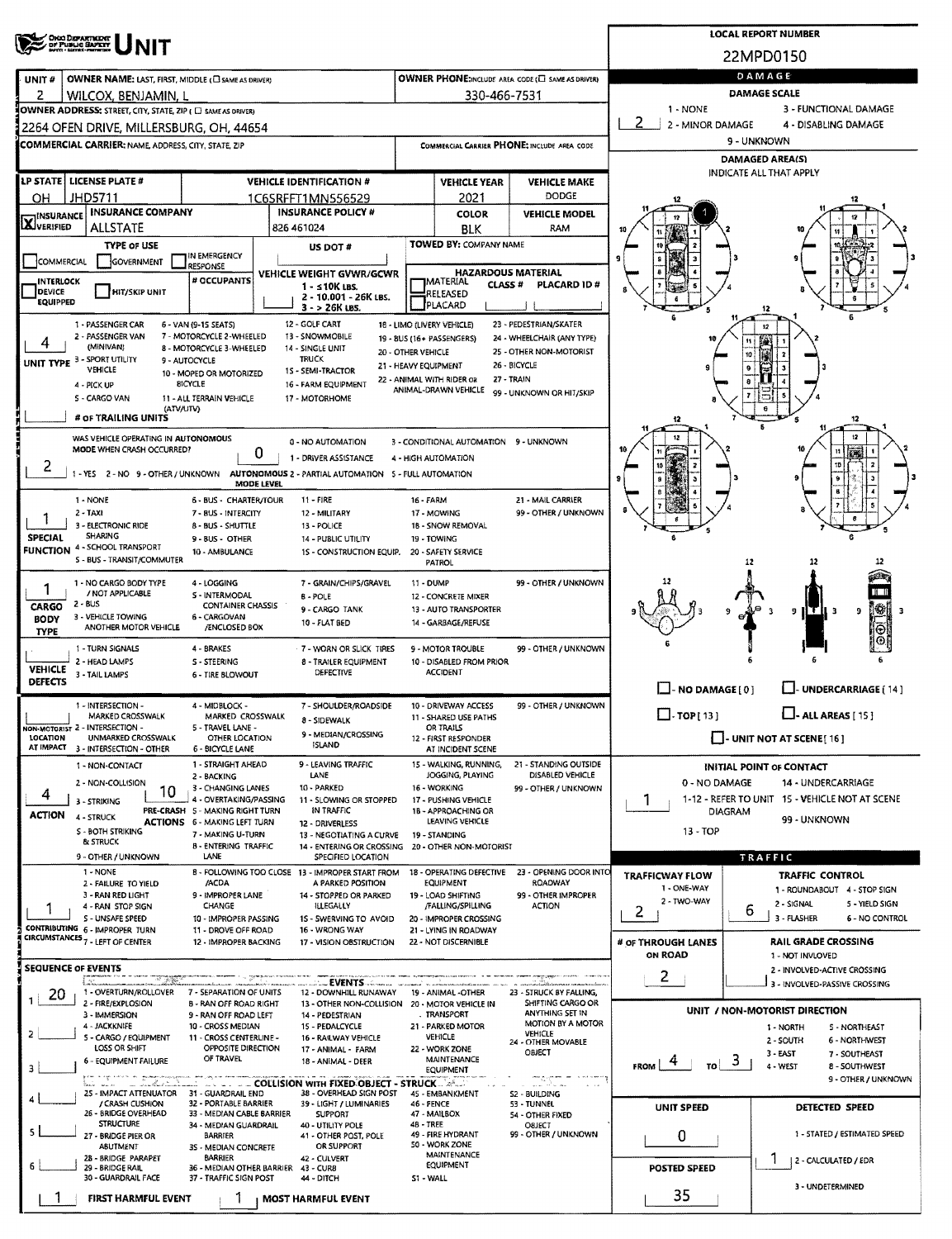|                                        | <b>WESTERN MOTORIST / NON-MOTORIST</b>       |                                                                   |  |                                                                             |                                                         |                                                                                          |                                                         |                                                        |                                          | <b>LOCAL REPORT NUMBER</b><br>22MPD0150                               |                                                                                 |                                                            |                                                                     |                                         |                                                |                                    |                        |  |  |  |  |
|----------------------------------------|----------------------------------------------|-------------------------------------------------------------------|--|-----------------------------------------------------------------------------|---------------------------------------------------------|------------------------------------------------------------------------------------------|---------------------------------------------------------|--------------------------------------------------------|------------------------------------------|-----------------------------------------------------------------------|---------------------------------------------------------------------------------|------------------------------------------------------------|---------------------------------------------------------------------|-----------------------------------------|------------------------------------------------|------------------------------------|------------------------|--|--|--|--|
| UNIT #                                 |                                              | NAME: LAST, FIRST, MIDDLE                                         |  |                                                                             |                                                         |                                                                                          |                                                         |                                                        |                                          |                                                                       |                                                                                 |                                                            | DATE OF BIRTH                                                       |                                         |                                                | AGE                                | <b>GENDER</b>          |  |  |  |  |
|                                        |                                              |                                                                   |  | SCHWARTZ, SUSAN, K M                                                        |                                                         |                                                                                          |                                                         |                                                        |                                          |                                                                       |                                                                                 |                                                            | 03/30/2000                                                          |                                         |                                                | 21                                 | F                      |  |  |  |  |
|                                        |                                              | <b>ADDRESS: STREET, CITY, STATE, ZIP</b>                          |  |                                                                             |                                                         |                                                                                          |                                                         |                                                        |                                          |                                                                       |                                                                                 |                                                            | <b>CONTACT PHONE - INCLUDE AREA CODE</b>                            |                                         |                                                |                                    |                        |  |  |  |  |
| / NON-MOTORIST                         |                                              |                                                                   |  | 11421 SR 39, MILLERSBURG, OH, 44654                                         |                                                         |                                                                                          |                                                         |                                                        |                                          |                                                                       |                                                                                 | 330-845-3644                                               | <b>SEATING</b>                                                      |                                         |                                                | <b>EJECTION</b>                    | <b>TRAPPED</b>         |  |  |  |  |
| 5                                      |                                              | INJURIES INJURED<br>TAKEN<br>BY                                   |  | <b>EMS AGENCY (NAME)</b>                                                    |                                                         |                                                                                          |                                                         | <b>INJURED TAKEN TO: MEDICAL FACILITY (NAME, CITY)</b> |                                          | <b>SAFETY EQUIPMENT</b><br><b>USED</b>                                |                                                                                 | <b>JDOT-C</b> ompliant<br><b>MC HELMET</b>                 | <b>POSITION</b>                                                     | AIR BAG USAGE                           |                                                |                                    |                        |  |  |  |  |
|                                        |                                              | 111                                                               |  |                                                                             |                                                         |                                                                                          | <b>OFFENSE CHARGED</b>                                  |                                                        | LOCAL                                    | 4<br>OFFENSE DESCRIPTION                                              |                                                                                 |                                                            | 1                                                                   | 1<br>1                                  |                                                |                                    | 1                      |  |  |  |  |
| MOTORIST<br>OН                         | OL STATE OPERATOR LICENSE NUMBER<br>UP477935 |                                                                   |  |                                                                             |                                                         |                                                                                          |                                                         |                                                        | <b>CODE</b>                              |                                                                       |                                                                                 |                                                            |                                                                     | <b>CITATION NUMBER</b>                  |                                                |                                    |                        |  |  |  |  |
| OL CLASS                               |                                              | ENDORSEMENT<br><b>RESTRICTION SELECT UP TO 3</b>                  |  |                                                                             |                                                         | <b>DRIVER</b>                                                                            | ALCOHOL / DRUG SUSPECTED                                |                                                        |                                          | <b>CONDITION</b>                                                      |                                                                                 |                                                            | <b>ALCOHOL TEST</b>                                                 |                                         | <b>DRUG TEST(S)</b>                            |                                    |                        |  |  |  |  |
| 4                                      |                                              |                                                                   |  |                                                                             |                                                         | <b>DISTRACTED</b><br>BY <sub>1</sub>                                                     | ALCOHOL                                                 | MARUUANA                                               |                                          | 1                                                                     | <b>STATUS</b>                                                                   |                                                            | VALUE                                                               | <b>STATUS</b>                           | TYPE                                           |                                    | RESULTS SELECT UP TO 4 |  |  |  |  |
| UNIT #                                 |                                              |                                                                   |  | NAME: LAST, FIRST, MIDDLE                                                   |                                                         |                                                                                          | OTHER DRUG                                              |                                                        |                                          |                                                                       | 1                                                                               | 1                                                          | DATE OF BIRTH                                                       | 1                                       |                                                | AGE                                | <b>GENDER</b>          |  |  |  |  |
|                                        |                                              |                                                                   |  |                                                                             |                                                         |                                                                                          |                                                         |                                                        |                                          |                                                                       |                                                                                 |                                                            |                                                                     |                                         |                                                |                                    |                        |  |  |  |  |
|                                        |                                              | <b>ADDRESS: STREET, CITY, STATE, ZIP</b>                          |  |                                                                             |                                                         |                                                                                          |                                                         |                                                        |                                          |                                                                       |                                                                                 |                                                            | <b>CONTACT PHONE - INCLUDE AREA CODE</b>                            |                                         |                                                |                                    |                        |  |  |  |  |
|                                        |                                              |                                                                   |  |                                                                             |                                                         |                                                                                          |                                                         |                                                        |                                          |                                                                       |                                                                                 |                                                            |                                                                     |                                         |                                                |                                    |                        |  |  |  |  |
| NON-MOTO                               |                                              | INJURIES INJURED<br><b>TAKEN</b>                                  |  | <b>EMS AGENCY (NAME)</b>                                                    |                                                         |                                                                                          |                                                         | INJURED TAKEN TO: MEDICAL FACILITY (NAME, CITY)        |                                          | <b>SAFETY EQUIPMENT</b><br><b>USED</b>                                |                                                                                 | <b>JDOT-COMPLIANT</b>                                      | <b>SEATING</b><br>POSITION                                          |                                         | AIR BAG USAGE                                  | <b>EJECTION</b>                    | <b>TRAPPED</b>         |  |  |  |  |
|                                        |                                              | BY                                                                |  |                                                                             |                                                         |                                                                                          |                                                         |                                                        |                                          |                                                                       |                                                                                 | <b>MC HELMET</b>                                           |                                                                     |                                         |                                                |                                    |                        |  |  |  |  |
| OTORIST/<br><b>OL STATE</b>            |                                              |                                                                   |  | <b>OPERATOR LICENSE NUMBER</b>                                              |                                                         |                                                                                          | <b>OFFENSE CHARGED</b>                                  |                                                        | LOCAL<br><b>CODE</b>                     | OFFENSE DESCRIPTION                                                   |                                                                                 |                                                            |                                                                     |                                         | <b>CITATION NUMBER</b>                         |                                    |                        |  |  |  |  |
| OL CLASS                               |                                              | <b>ENDORSEMENT</b>                                                |  | <b>RESTRICTION SELECT UP TO 3</b>                                           |                                                         | <b>DRIVER</b>                                                                            |                                                         | ALCOHOL / DRUG SUSPECTED                               |                                          | <b>CONDITION</b>                                                      |                                                                                 |                                                            | <b>ALCOHOL TEST</b>                                                 |                                         | <b>DRUG TEST(S)</b>                            |                                    |                        |  |  |  |  |
|                                        |                                              |                                                                   |  |                                                                             |                                                         | BY                                                                                       | <b>DISTRACTED</b><br><b>ALCOHOL</b><br><b>MARIJUANA</b> |                                                        |                                          |                                                                       | <b>STATUS</b>                                                                   | TYPE                                                       | VALUE                                                               | <b>STATUS</b>                           | <b>TYPE</b>                                    |                                    | RESULTS SELECT UP TO 4 |  |  |  |  |
|                                        |                                              |                                                                   |  |                                                                             |                                                         |                                                                                          | OTHER DRUG                                              |                                                        |                                          |                                                                       |                                                                                 |                                                            |                                                                     |                                         |                                                |                                    |                        |  |  |  |  |
| UNIT #                                 |                                              |                                                                   |  | NAME: LAST, FIRST, MIDDLE                                                   |                                                         |                                                                                          |                                                         |                                                        |                                          |                                                                       |                                                                                 |                                                            | DATE OF BIRTH                                                       |                                         |                                                | AGE                                | <b>GENDER</b>          |  |  |  |  |
|                                        |                                              | <b>ADDRESS: STREET, CITY, STATE, ZIP</b>                          |  |                                                                             |                                                         |                                                                                          |                                                         |                                                        |                                          |                                                                       |                                                                                 | <b>CONTACT PHONE - INCLUDE AREA CODE</b>                   |                                                                     |                                         |                                                |                                    |                        |  |  |  |  |
|                                        |                                              |                                                                   |  |                                                                             |                                                         |                                                                                          |                                                         |                                                        |                                          |                                                                       |                                                                                 |                                                            |                                                                     |                                         |                                                |                                    |                        |  |  |  |  |
| NON-MO<br><b>INJURIES</b>              |                                              | <b>INJURED</b><br><b>TAKEN</b>                                    |  | <b>EMS AGENCY (NAME)</b>                                                    |                                                         |                                                                                          |                                                         | INJURED TAKEN TO: MEDICAL FACILITY (NAME, CITY)        |                                          | <b>SAFETY EQUIPMENT</b><br>USED                                       | <b>SEATING</b><br>AIR BAG USAGE<br><b>EJECTION</b><br>DOT-COMPLIANT<br>POSITION |                                                            |                                                                     |                                         |                                                | <b>TRAPPED</b>                     |                        |  |  |  |  |
|                                        |                                              | BY                                                                |  |                                                                             |                                                         |                                                                                          |                                                         |                                                        |                                          |                                                                       |                                                                                 | <b>MC HELMET</b>                                           |                                                                     |                                         |                                                |                                    |                        |  |  |  |  |
| MOTORIST /                             |                                              |                                                                   |  | OL STATE OPERATOR LICENSE NUMBER                                            |                                                         | LOCAL<br><b>OFFENSE CHARGED</b><br><b>OFFENSE DESCRIPTION</b><br><b>CODE</b>             |                                                         |                                                        |                                          |                                                                       |                                                                                 |                                                            |                                                                     |                                         | <b>CITATION NUMBER</b>                         |                                    |                        |  |  |  |  |
| OL CLASS                               |                                              | <b>ENDORSEMENT</b>                                                |  | <b>RESTRICTION SELECT UP TO 3</b>                                           |                                                         | ALCOHOL / DRUG SUSPECTED<br><b>DRIVER</b>                                                |                                                         |                                                        | <b>CONDITION</b>                         | <b>ALCOHOL TEST</b>                                                   |                                                                                 |                                                            |                                                                     | <b>DRUG TEST(S)</b>                     |                                                |                                    |                        |  |  |  |  |
|                                        |                                              |                                                                   |  |                                                                             |                                                         | BY                                                                                       | DISTRACTED ALCOHOL<br>MARUUANA                          |                                                        |                                          |                                                                       | STATUS TYPE                                                                     |                                                            | VALUE                                                               |                                         | STATUS TYPE RESULTS SELECT UP TO 4             |                                    |                        |  |  |  |  |
|                                        |                                              |                                                                   |  |                                                                             |                                                         |                                                                                          | <b>OTHER DRUG</b>                                       |                                                        |                                          |                                                                       |                                                                                 |                                                            |                                                                     |                                         |                                                |                                    |                        |  |  |  |  |
| 1 - FATAL                              |                                              | <b>INJURIES</b>                                                   |  | <b>SEATING POSITION</b><br>1 - FRONT - LEFT SIDE                            |                                                         | <b>AIR BAG</b><br><b>1 - NOT DEPLOYED</b>                                                |                                                         | <b>OL CLASS</b><br>31 - CLASS A                        |                                          | <b>OL RESTRICTION(S)</b><br>11 - ALCOHOL INTERLOCK.                   |                                                                                 |                                                            | <b>DRIVER DISTRACTION</b><br>1 - NOT DISTRACTED                     |                                         | 1 - NONE GIVEN                                 | <b>TEST STATUS</b>                 |                        |  |  |  |  |
| 2 - SUSPECTED SERIOUS<br>INJURY -      |                                              |                                                                   |  | (MOTORCYCLE DRIVER)<br>2 - FRONT - MIDDLE                                   |                                                         | 2 - DEPLOYED FRONT<br>3 - DEPLOYED SIDÊ                                                  |                                                         | , 12 - CLASS B                                         |                                          | <b>DEVICE</b><br>-2 - CDL INTRASTATE ONLY                             |                                                                                 |                                                            | 2 - MANUALLY OPERATING AN ! 2 - TEST REFUSED<br><b>ELECTRONIC</b>   |                                         | i 3 - Test given,                              |                                    |                        |  |  |  |  |
| 3 - SUSPECTED MINOR<br>INJURY -        |                                              |                                                                   |  | 3 - FRONT - RIGHT SIDE<br>4 - SECOND - LEFT SIDE                            | 4 - DEPLOYED BOTH<br>$3 - CLASSC$<br><b>FRONT/SIDE</b>  |                                                                                          |                                                         |                                                        | 3 - CORRECTIVE LENSES<br>4 - FARM WAIVER | COMMUNICATION DEVICE<br>(TEXTING, TYPING,                             |                                                                                 |                                                            | CONTAMINATED SAMPLE<br>/ UNUSABLE                                   |                                         |                                                |                                    |                        |  |  |  |  |
| 4 - POSSIBLE INJURY                    |                                              |                                                                   |  | (MOTORCYCLE PASSENGER)<br>5 - SECOND - MIDDLE                               |                                                         | 5 - NOT APPLICABLE<br><b>4 - REGULAR CLASS</b><br>9 - DEPLOYMENT UNKNOWN<br>$(OHIO = D)$ |                                                         |                                                        |                                          | <b>5 - EXCEPT CLASS A BUS</b><br>6 - EXCEPT CLASS A<br>& CLASS B BUS  | <b>DIALINGL</b><br>- TALKING ON HANDS-FREE<br><b>COMMUNICATION DEVICE</b>       |                                                            |                                                                     | 4 - TEST GIVEN,<br><b>RESULTS KNOWN</b> |                                                |                                    |                        |  |  |  |  |
| 5 - NO APPARENT INJURY                 | 一座                                           |                                                                   |  | 6 - SECOND - RIGHT SIDE<br>7 - THIRD - LEFT SIDE                            |                                                         | ÷<br>5 - M/C MOPED ONLY<br><b>EJECTION</b><br>6 - NO VALID OL                            |                                                         |                                                        |                                          | 7 - EXCEPT TRACTOR-TRAILER<br>(8 - INTERMEDIATE LICENSE               |                                                                                 |                                                            | - TALKING ON HAND-HELD<br>COMMUNICATION DEVICE                      |                                         |                                                | 5 - TEST GIVEN,<br>RESULTS UNKNOWN |                        |  |  |  |  |
| 1 - NOT TRANSPORTED                    |                                              | <b>INJURIES TAKEN BY</b>                                          |  | <b>MOTORCYCLE SIDE CAR)</b><br>8 - Third - Middle<br>9 - THIRD - RIGHT SIDE | $1 - NOT EECTED 1 -2 - PARTIALLY EJECTEDOL ENDORSEMENT$ |                                                                                          |                                                         |                                                        |                                          | <b>RESTRICTIONS</b><br><b>9 - LEARNER'S PERMIT</b>                    | S - OTHER ACTIVITY WITH AN<br>ELECTRONIC DEVICE                                 |                                                            |                                                                     | <b>ALCOHOL TEST TYPE</b><br>$1 - NONE$  |                                                |                                    |                        |  |  |  |  |
| $2 - EMS \geq 1$                       |                                              | <b>/TREATED AT SCENE</b>                                          |  | 10 - SLEEPER SECTION<br>OF TRUCK CAB-                                       | 3 - TOTALLY EJECTED<br>4 - NOT APPLICABLE               |                                                                                          |                                                         | H - HAZMAT                                             |                                          | <b>RESTRICTIONS</b><br>10 - LIMITED TO DAYLIGHT                       |                                                                                 |                                                            | <b>6 - PASSENGER</b><br>7 - OTHER DISTRACTION<br>INSIDE THE VEHICLE |                                         | 2 - BLOOD<br>3 - URINE                         |                                    |                        |  |  |  |  |
| 3 - POLICE                             |                                              |                                                                   |  | 11 - PASSENGER IN<br>OTHER ENCLOSED CARGO                                   | <b>TRAPPED</b>                                          |                                                                                          |                                                         | M - MOTORCYCLE<br>P - PASSENGER                        |                                          | ONLY<br><b>11 - LIMITED TO EMPLOYMENT</b><br>$(12 - LIMITED - OTHER)$ |                                                                                 |                                                            | <b>B - OTHER DISTRACTION</b><br>OUTSIDE THE VEHICLE                 |                                         | 4 - BREATH                                     |                                    |                        |  |  |  |  |
|                                        |                                              | 9 - OTHER-/ UNKNOWN                                               |  | AREA (NON-TRAILING UNIT,<br>BUS, PICK-UP WITH CAP)                          | 1 - NOT TRAPPED<br>2 - EXTRICATED BY                    |                                                                                          |                                                         | N-TANKER                                               |                                          | <b>\$13 - MECHANICAL DEVICES</b><br>(SPECIAL BRAKES, HAND.            |                                                                                 | 9 - OTHER / UNKNOWN<br><b>CONDITION</b>                    |                                                                     |                                         | 5 - OTHER<br><b>DRUG TEST TYPE</b>             |                                    |                        |  |  |  |  |
|                                        |                                              | <b>SAFETY EQUIPMENT</b>                                           |  | 12 - PASSENGER IN<br>UNENCLOSED CARGO AREA   3 - FREED BY                   |                                                         | MECHANICAL MEANS                                                                         |                                                         | Q - MOTOR SCOOTER<br>R - THREE-WHEEL                   |                                          | CONTROLS, OR OTHER<br><b>ADAPTIVE DEVICES)</b>                        | 1 - APPARENTLY NORMAL                                                           |                                                            |                                                                     | 1 - NONE<br>2 - BLOOD                   |                                                |                                    |                        |  |  |  |  |
| 1 - NONE USED<br><b>USED</b>           |                                              | 2 - SHOULDER BELT ONLY                                            |  | <b>13 - TRAILING UNIT</b><br>14 - RIDING ON VEHICLE<br><b>EXTERIOR</b>      |                                                         |                                                                                          | NON-MECHANICAL MEANS<br>tariy.                          | <b>MOTORCYCLE</b><br>IS - SCHOOL BUS                   |                                          | <b>14 - MILITARY VEHICLES ONLY</b><br><b>15 - MOTOR VEHICLES</b>      |                                                                                 | 2 - PHYSICAL IMPAIRMENT<br>3 - EMOTIONAL (E.G.,            |                                                                     |                                         | i 3 - Uriine<br>4 - OTHER - .                  |                                    |                        |  |  |  |  |
| 3 - LAP BELT ONLY USED                 |                                              | 4 - SHOULDER & LAP BELT                                           |  | (NON-TRAILING LINIT)<br>15 - NON-MOTORIST                                   |                                                         |                                                                                          |                                                         | <b>T - DOUBLE &amp; TRIPLE</b><br><b>TRAILERS</b>      |                                          | WITHOUT AIR BRAKES<br>16 - OUTSIDE MIRROR<br>17 - PROSTHETIC AID      | DEPRESSED, ANGRY,<br>DISTURBED)<br><b>A - ILLNESS</b>                           |                                                            |                                                                     |                                         | <b>DRUG TEST RESULT(S)</b><br>1 - AMPHETAMINES |                                    |                        |  |  |  |  |
| <b>USED</b>                            | چ سے                                         | 5 - CHILD RESTRAINT SYSTEM                                        |  | 99 - OTHER / UNKNOWN                                                        |                                                         |                                                                                          |                                                         | 'X - TANKER / HAZMAT                                   |                                          | 18 - OTHER<br>$- d$                                                   |                                                                                 | is - Fell Asleep, Fainted,<br>Πg.<br><b>FATIGUED, ETC.</b> |                                                                     |                                         | 2 - BARBITURATES<br>3 - BENZODIAZEPINES        |                                    |                        |  |  |  |  |
|                                        |                                              | - FORWARD FACING<br>6 - CHILD RESTRAINT SYSTEM                    |  |                                                                             |                                                         |                                                                                          |                                                         | <b>GENDER</b>                                          |                                          |                                                                       | ò,                                                                              |                                                            | - UNDER THE INFLUENCE OF<br>MEDICATIONS / DRUGS /                   |                                         | 4 - CANNABINOIDS<br><b><i>is</i></b> - COCAINE |                                    |                        |  |  |  |  |
| - REAR FACING<br>7 - BOOSTER SEAT-     |                                              |                                                                   |  |                                                                             |                                                         |                                                                                          | $\mathcal{L}$                                           | <b>IF - FEMALE</b>                                     |                                          |                                                                       |                                                                                 |                                                            | <b>ALCOHOL</b><br>9 - OTHER / UNKNOWN                               |                                         | :7 - OTHER                                     | <b>6 - OPIATES / OPIOIDS</b>       |                        |  |  |  |  |
| <b>B - HELMET USED</b>                 |                                              | 9 - PROTECTIVE PADS USED<br>(ELBOWS, KNEES, ETC)                  |  |                                                                             |                                                         |                                                                                          |                                                         | M - MALE<br>U - OTHER / UNKNOWN                        |                                          |                                                                       |                                                                                 |                                                            |                                                                     |                                         |                                                | 8 - NEGATIVE RESULTS               |                        |  |  |  |  |
|                                        |                                              | 10 - REFLECTIVE CLOTHING<br>11 - LIGHTING <sup>*</sup> PEDESTRIAN |  |                                                                             |                                                         |                                                                                          |                                                         |                                                        |                                          |                                                                       |                                                                                 |                                                            |                                                                     |                                         |                                                |                                    |                        |  |  |  |  |
| / BICYCLE ONLY<br>99 - OTHER / UNKNOWN |                                              |                                                                   |  | $\frac{3\pi\sqrt{3}}{4}$                                                    |                                                         |                                                                                          |                                                         |                                                        |                                          |                                                                       |                                                                                 |                                                            |                                                                     |                                         |                                                |                                    |                        |  |  |  |  |